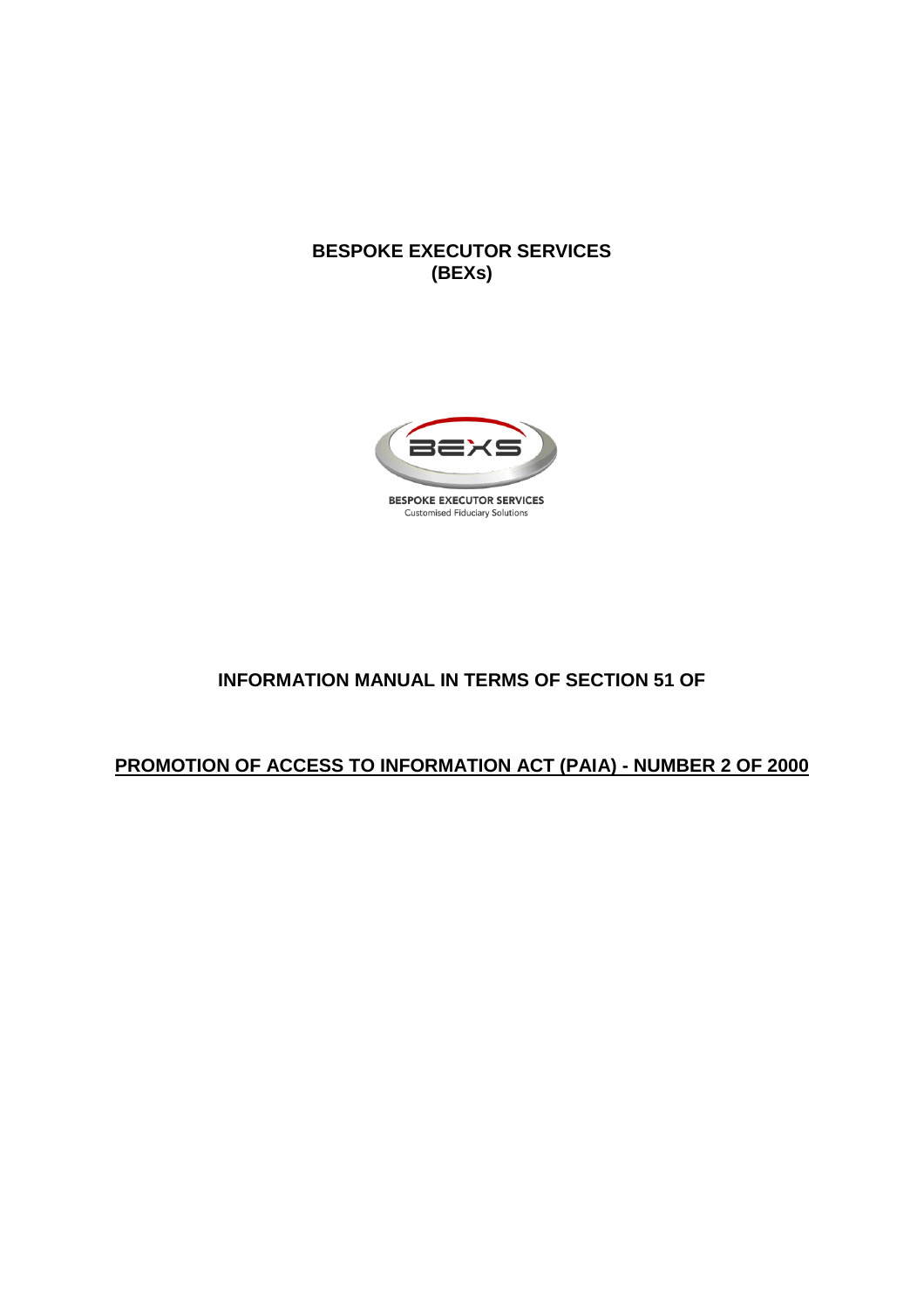# **Table of Contents**

| BACKGROUND TO THE PROMOTION OF ACCESS TO INFORMATION ACT (PAIA) 3    |
|----------------------------------------------------------------------|
|                                                                      |
|                                                                      |
|                                                                      |
|                                                                      |
|                                                                      |
|                                                                      |
|                                                                      |
|                                                                      |
|                                                                      |
| MANNER OF ACCESS AND REQUEST PROCEDURE - SECTIONS 53 TO 61 7         |
|                                                                      |
|                                                                      |
| REMEDIES AVAILABLE TO REQUESTER WHEN BEXS DECLINES ACCESS  12        |
|                                                                      |
| THIRD PARTY NOTIFICATION AND INTERVENTION SECTIONS 71 TO 73  13      |
|                                                                      |
|                                                                      |
|                                                                      |
| AVAILABILITY AND UPDATING OF THE MANUAL [SECTION 51(3)]; 18          |
| PRESCRIBED FORM C - REQUEST FOR ACCESS TO RECORD OF PRIVATE BODY. 18 |

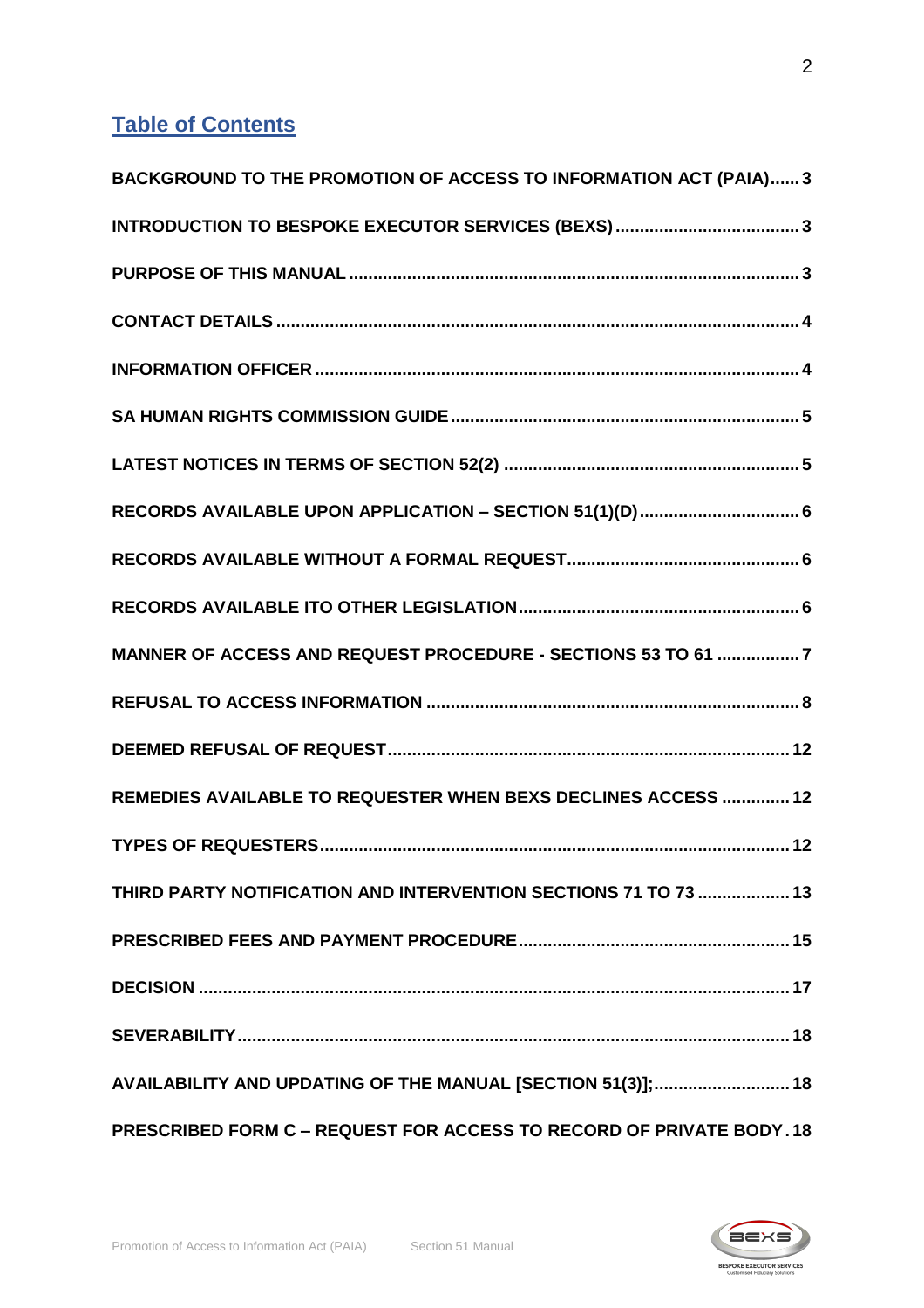# <span id="page-2-0"></span>Background to the Promotion of Access to Information Act (PAIA)

Section 32 of the Constitution states:

"Everyone has a right of access to any information held by the state and any information held by another person that is required for the exercise or protection of any rights."

The Promotion of Access to Information Act, No. 2 of 2000 (PAIA) was enacted to give effect to the constitutional right of access to information. PAIA came into operation on 9 March 2001.

In terms of the Constitution and PAIA, all people in South Africa, including nonnationals, can request information from public and private bodies.

#### OBJECTIVES OF PAIA

- $\triangleright$  To promote transparency, accountability and effective governance of all public and private bodies
- $\triangleright$  To assist members of the public to effectively scrutinize and participate in decision making by public bodies
- $\triangleright$  To ensure that the state promotes a human rights culture and social justice
- ➢ To encourage openness
- ➢ To establish voluntary and mandatory mechanisms or procedures which give effect to the right of access to information in a speedy, inexpensive and effortless manner

# <span id="page-2-1"></span>Introduction to Bespoke Executor Services (BEXs)

BEXs was formed in 2017 with the main purpose of offering the public a viable and cost effective, Fiduciary Services alternative to mainstream Trust Companies and Banking institutions.

Its Head Office is situated in Cape Town and operates mainly in the Western Cape, Free State, Northern Cape and has a strategic association with an attorney in the East London area.

# <span id="page-2-2"></span>Purpose of this manual

- 1. The purpose of this manual is to facilitate a request to access information from BEXs by an interested party;
- 2. This manual does not purport to comprehensively set out the procedure provided for in the Act;

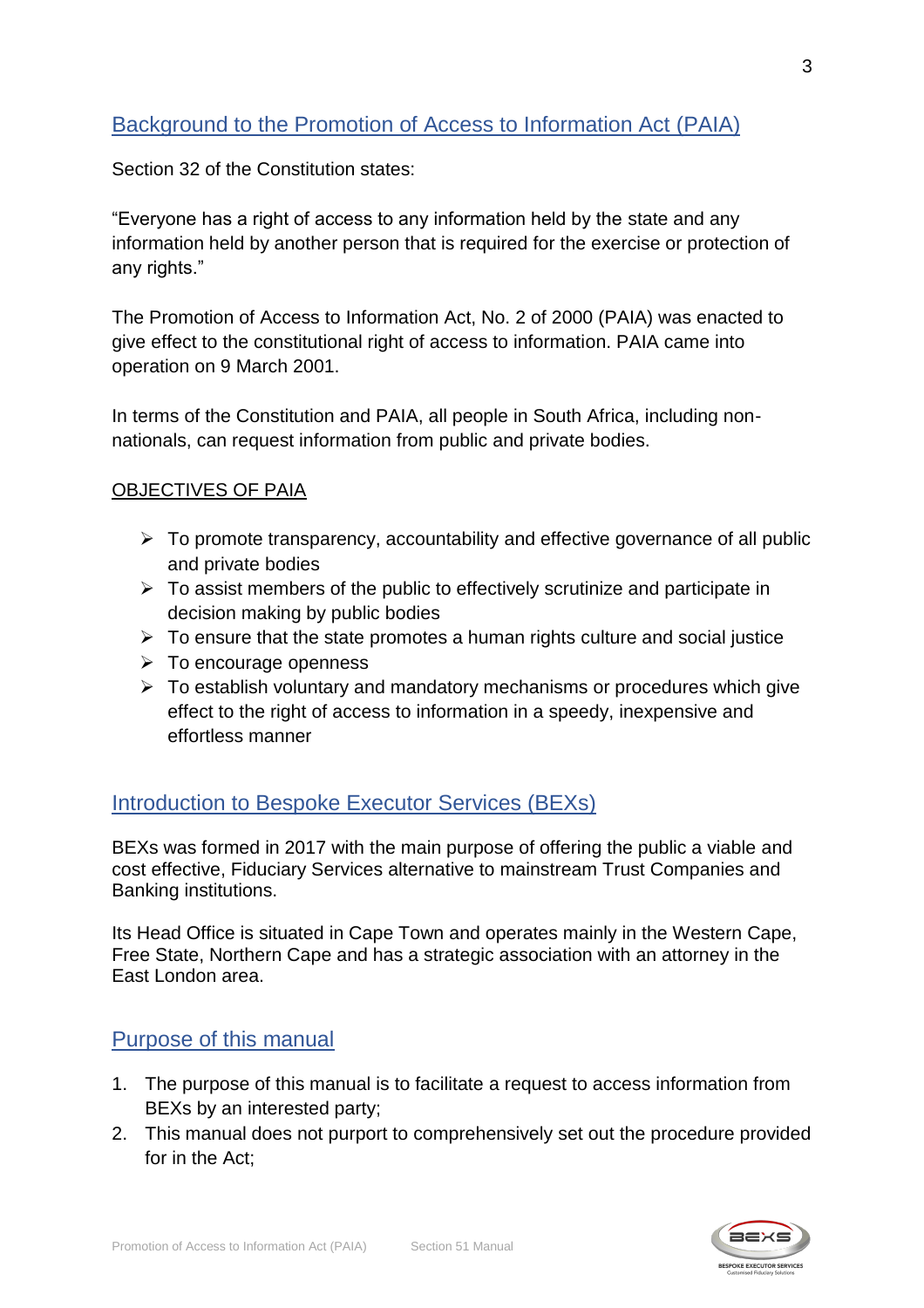- 3. Parties requesting information are advised to familiarise themselves with the provisions of the Act before making any requests to BEXs in terms of the Act;
- 4. Whilst BEXs attempts to ensure the accuracy and legitimacy of all information in its possession, it cannot and will not make any representation and gives no undertaking or warranty that the information provided by it to a requester is complete or accurate, or that such information will meet the intended needs of the requesting party. Requesters and users of such information shall use such information entirely at their own risk, and the Company shall not be liable for any loss, expense, liability or claims, howsoever arising, resulting from the use of this manual or any information provided by BEXs or any error therein.

### <span id="page-3-0"></span>Contact Details

#### **Head Office physical address:**

96 Upper Maynard Street Vredehoek Cape Town 8001

#### [admin@bexs.co.za](mailto:admin@bexs.co.za)

#### **Directors**

- ➢ Sean Beagley [seanb@bexs.co.za](mailto:seanb@bexs.co.za) Mobile: - 0834146981
- ➢ Elna van der Walt [elnav@bexs.co.za](mailto:elnav@bexs.co.za) Mobile: - 0833076317
- ➢ Antonio Rolo [tonyr@bexs.co.za](mailto:tonyr@bexs.co.za) Mobile: - 0835641558

# <span id="page-3-1"></span>Information Officer

➢ Elna van der Walt [elnav@bexs.co.za](mailto:elnav@bexs.co.za) Mobile: - 0833076317

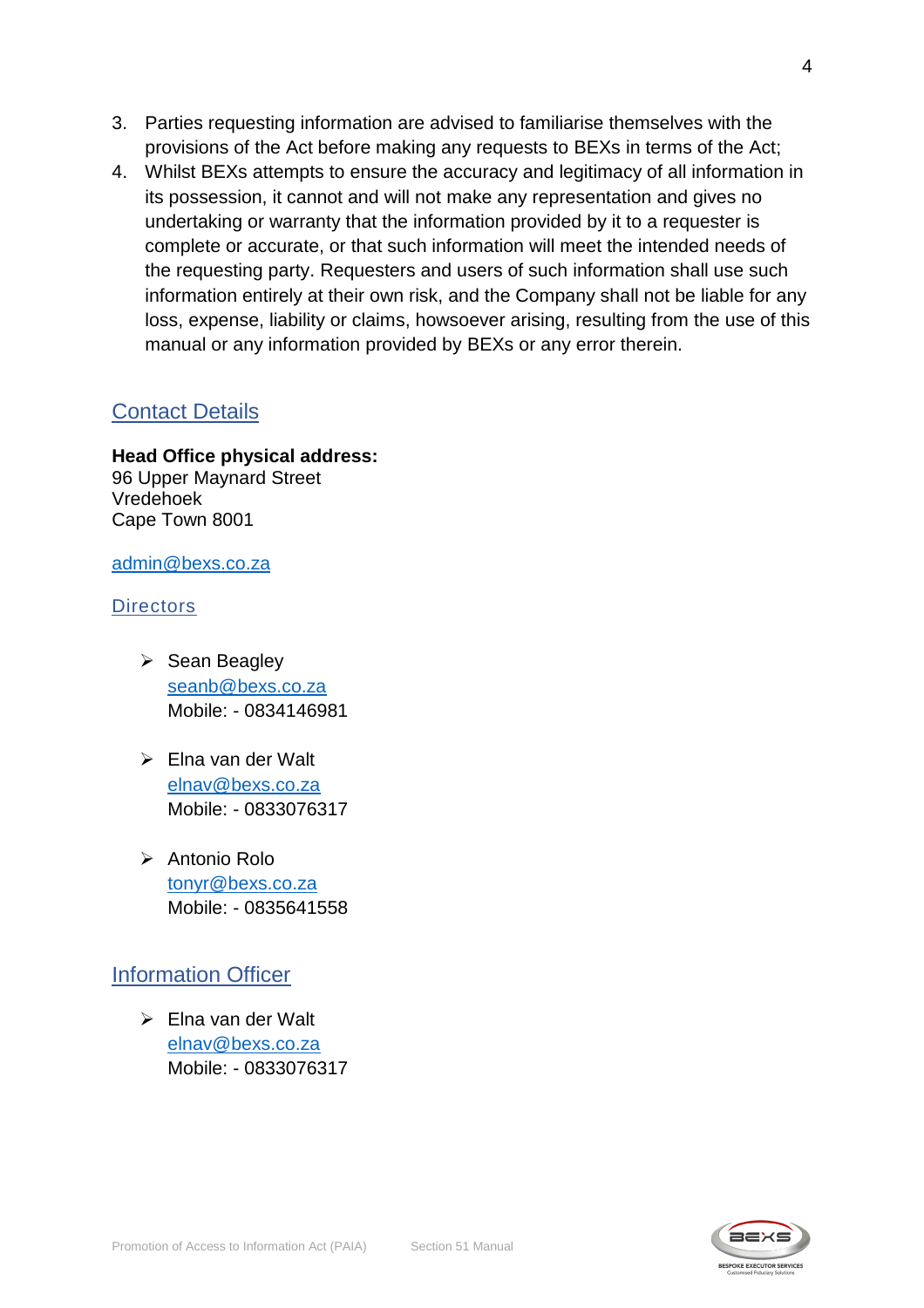# <span id="page-4-0"></span>SA Human Rights Commission Guide

- ➢ The Promotion of Access to Information Act grants a requester access to records of a company if the record is required for the exercise or protection of any rights. If a public body lodges a request, the public body must be acting in the public interest. Requests in terms of the Act are required to be made in accordance with the prescribed procedures, at the rates provided.
- ➢ The South African Human Rights Commission has compiled a guide as required by section 10 of the PAI Act. The guide contains such information as may be reasonably expected by any person who wishes to exercise their rights as contemplated in the Act and it contains:-
	- $\circ$  Information on how to use and understand the Act
	- o The objectives of the Act
	- o Particulars of every public and private body
	- o The manner and form of requests for information
	- o Contents of the regulations as promulgated under the Act
	- $\circ$  The quide will be updated and published every two years
- $\triangleright$  The guide is available in all official languages

This Guide is available from the South African Human Rights Commission : PAIA unit,

Research and Documentation Department,

Postal Address: Private Bag 2700,

Houghton, 2041;

Telephone : +27 11 484 8300;

Fax : +27 11484 0582;

Website : [www.sahrc.org.za;](http://www.sahrc.org.za/)

e-mail: paia@sahrc.org.za.

<span id="page-4-1"></span>Latest Notices in terms of Section 52(2)

To our knowledge, at this juncture no notices ito of the above section have been published.

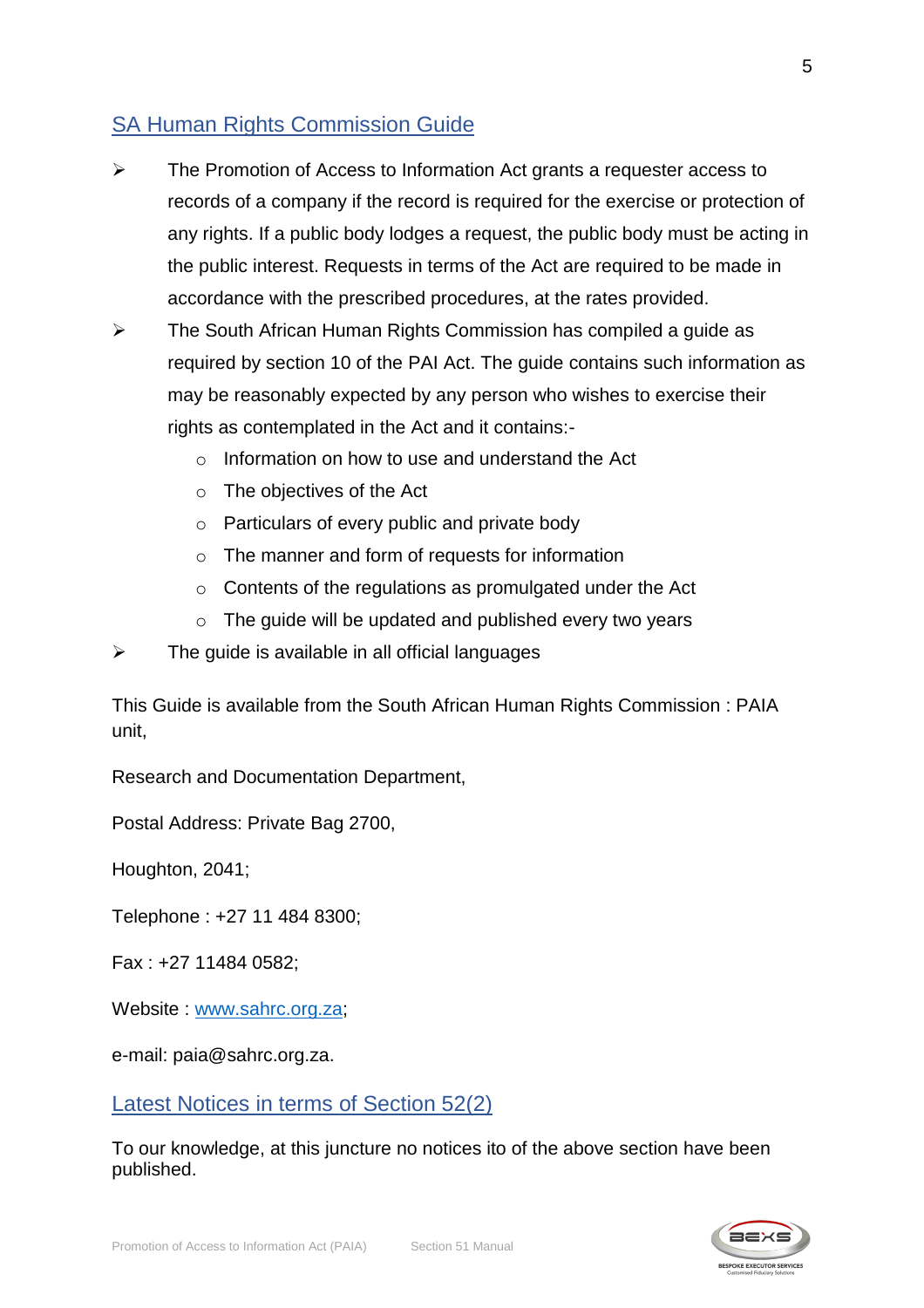# <span id="page-5-0"></span>Records available upon application – Section 51(1)(d)

Upon application in the required format (see below) and the payment of the prescribed fee, qualifying information, of which the below information may be included, will be made available.

Records held by BEXs

- ➢ BEXs Company records
	- o Minutes of meetings
	- o Directors resolutions
	- o Company Mandates
	- o Shareholders agreements
	- o Company incorporation documentation
- ➢ Client Records
	- o Personal information enabling BEXs to offer Fiduciary Services
	- $\circ$  Client information provided by the client to a third party acting in association with BEXs
	- o Client information supplied directly to BEXs by the client
- ➢ Intermediary Records
	- o Personal information of our Financial Planning partners
- ➢ Private Body Records
	- o Financial Records
	- o Operational Records
	- o Database
	- o Sales and Marketing records
	- o Information Technology Records
- ➢ Internal Correspondence
	- o Statutory Records
	- o Product and Services records
	- o Internal processes
	- o Internal policies and procedures

#### <span id="page-5-1"></span>Records available without a formal request

Non-confidential information such as the company registration with CIPC is available from our Information Officer upon written request at [admin@bexs.co.za](mailto:admin@bexs.co.za) without the formalities set out in the Act.

<span id="page-5-2"></span>Records available in terms of other Legislation

- ➢ Administration of Estate Act 66 of 1965
- $\triangleright$  Wills Act 57 of 1953
- ➢ Trust Property Control Act 57 of 1988
- ➢ Companies Act 71 of 2008 (As amended)
- ➢ Copyright Act 98 of 1978

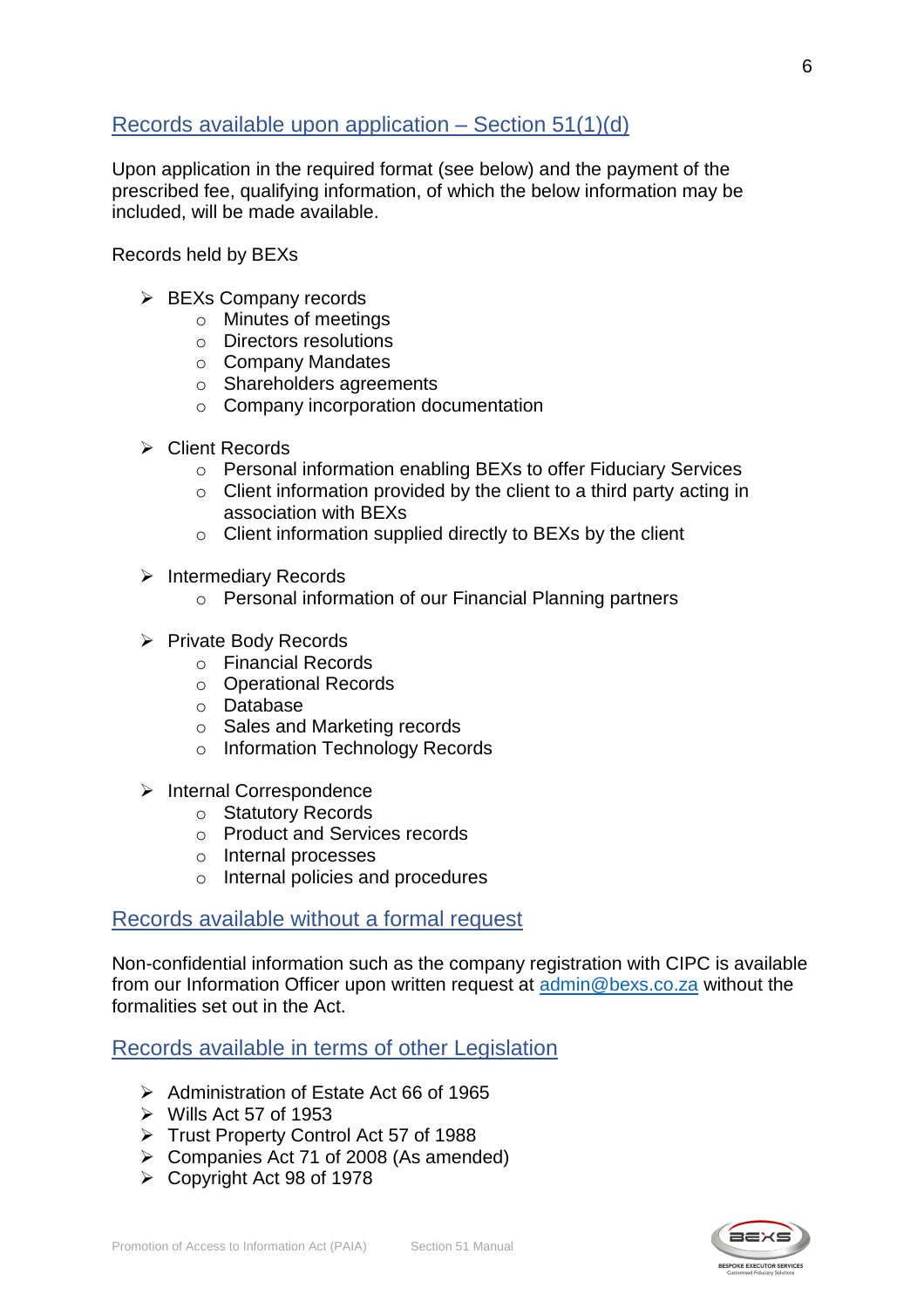- ➢ Income Tax Act 95 of 1967
- ➢ Revenue Laws Amendment Act 60 of 2008
- ➢ Value Added Tax Act 89 of 1991
- ➢ Financial Intelligence Centre Act 38 of 2001

<span id="page-6-0"></span>Manner of access and request procedure - Sections 53 to 61

 $\triangleright$  A request for access to BEXs records must be made in the prescribed form (see below) at our address:-

#### **Head Office physical address:** 96 Upper Maynard Street Vredehoek Cape Town 8001

or

electronic mail address

[admin@bexs.co.za](mailto:admin@bexs.co.za)

 $\triangleright$  The form for a request for access prescribed for the purposes of subsection (1) can be downloaded from ours and the Department of Justice website.

BEXs website link: -

[https://bexs.co.za/legal-stuff](https://bexs.co.za/sites/default/files/Request%20for%20Information%20under%20PAIA%20form-1.pdf)

Department of Justice website: -

[http://www.justice.gov.za/forms/paia/J750\\_paia\\_Form%20A.pdf](http://www.justice.gov.za/forms/paia/J750_paia_Form%20A.pdf)

- ➢ The prescribed form must be fully completed, incomplete forms will be rejected.
- $\triangleright$  The prescribed form must be accompanied by proof of payment of the request fee (see fee below) and addressed to the BEXs Information Officer at the email address above.
- $\triangleright$  The requester is obliged to record what type of access is required.
- ➢ The requester must provide BEXs with a postal address or e-mail address in the Republic.
- $\triangleright$  Payment for the request must be made before any request is considered.
- $\triangleright$  If the requester is unable to complete the form due to illiteracy or disability, he/she may make their request orally through the BEXs Information Officer.
- $\triangleright$  BEXs will process the request within 30 (thirty) days, unless the requester states specific reasons to the satisfaction of the BEXs Information Officer that circumstances dictate that this period cannot be complied with.
- $\triangleright$  BEXs will advise the requester in writing whether the request has been granted or denied.

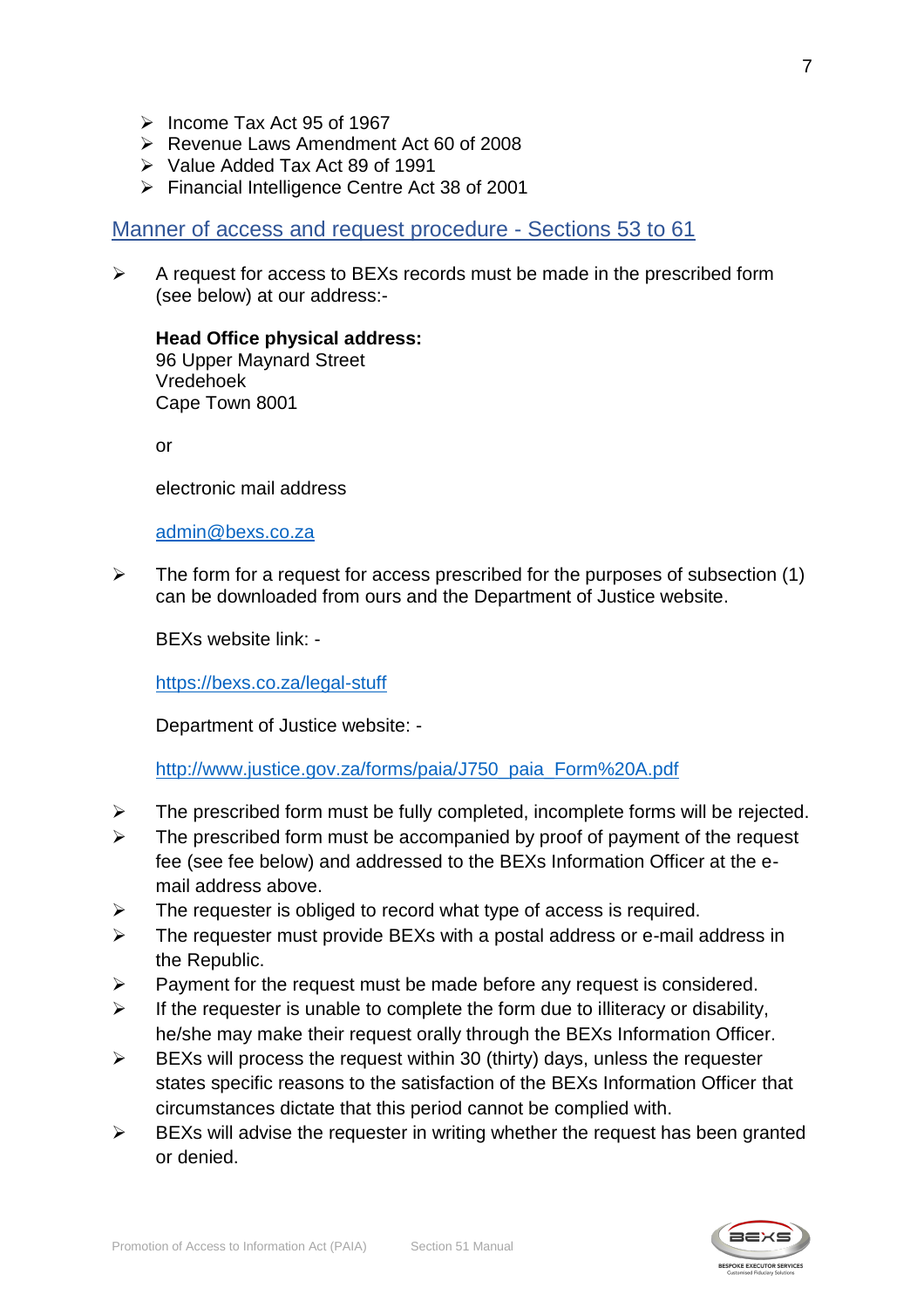$\triangleright$  If the request is being made on behalf of another party, then the requester will need to provide proof of that capacity.

# <span id="page-7-0"></span>Refusal to access information

Section 62 of PAI sets out when a private body may refuse access to information, a provision of this Chapter in terms of which a request for access to a record may or may not be refused and must not be construed as: -

- a) limited in its application in any way by any other provision of this Chapter
- b) not applying to a particular record by reason that another provision of this Chapter and, also applies to that record.

### Section 63 Mandatory protection of privacy of third party who is natural person

- 1. Subject to subsection (2), the head of a private body must refuse a request for access to a record of the body if its disclosure would involve the unreasonable disclosure of personal information about a third party, including a deceased individual.
- 2. A record may not be refused in terms of subsection (1) insofar as it consists of information-
	- (a) about an individual who has consented in terms of section 72 or otherwise in writing to its disclosure to the requester concerned;
	- (b) already publicly available;
	- (c) that was given to the private body by the individual to whom it relates and the individual was informed by or on behalf of the private body, before it is given, that the information belongs to a class of information that would or might be made available to the public;
	- (d) about an individual's physical or mental health, or well-being, who is under the care of the requester and who is
		- a. under the age of 18 years; or
		- b. incapable of understanding the nature of the request,

and if giving access would be in the individual's best interests

- (e) about an individual who is deceased and the requester is
	- a. the individual's next of kin; or
	- b. making the request with the written consent of the individual's next of kin; or
- (f) about an individual who is or was an official of a private body and which relates to the position or functions of the individual, including, but not limited to
	- a. the fact that the individual is or was an official of that private body;

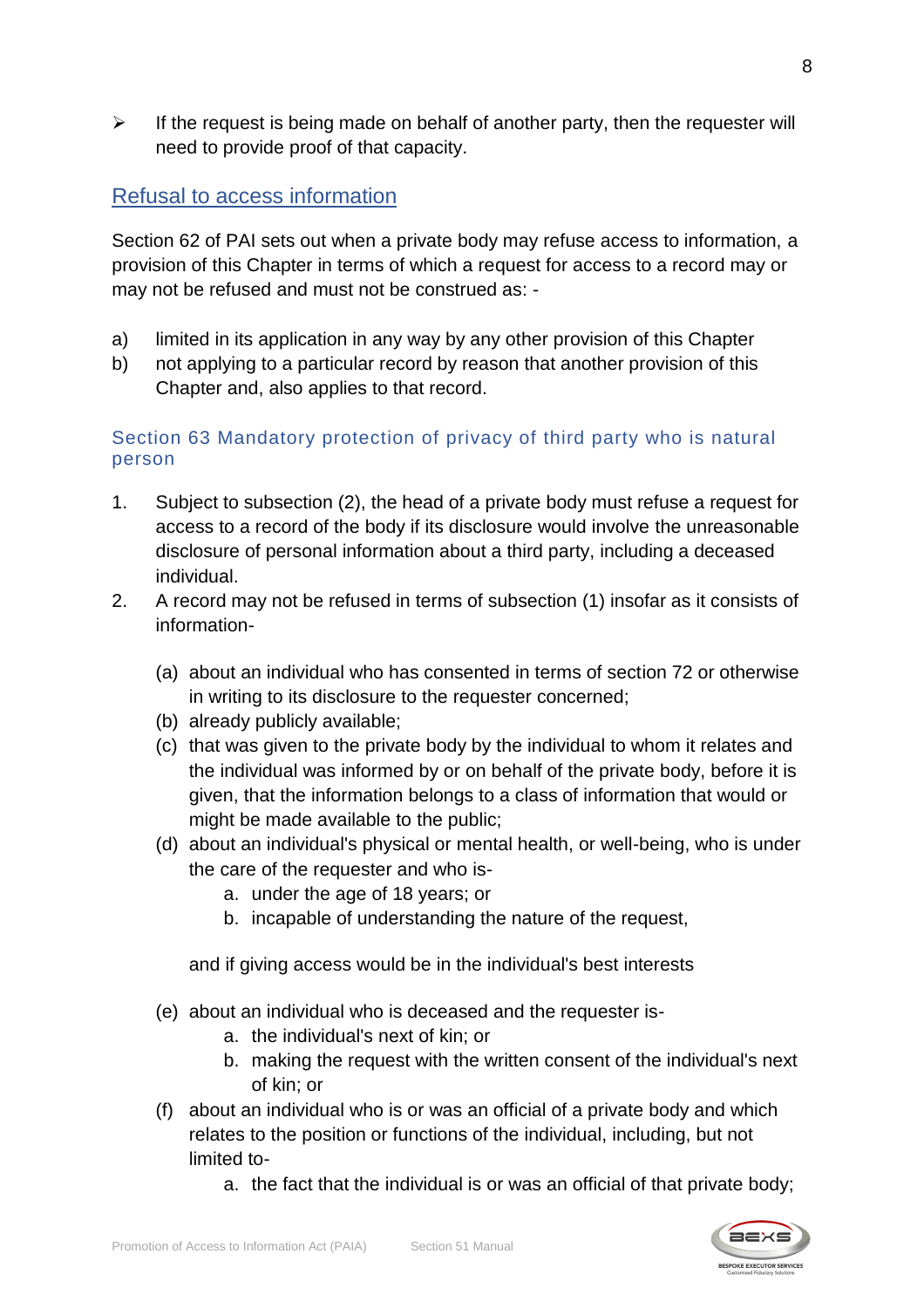- b. the title, work address, work phone number and other similar particulars of the individual;
- c. the classification, salary scale or remuneration and responsibilities of the position held or services performed by the individual; and
- d. the name of the individual on a record prepared by the individual in the course of employment.

### Section 64 Mandatory protection of commercial information of third party

- (1) Subject to subsection (2), the head of a private body must refuse a request for access to a record of the body if the record contains-
	- $\triangleright$  trade secrets of a third party;
	- ➢ financial, commercial, scientific or technical information, other than trade secrets, of a third party, the disclosure of which would be likely to cause harm to the commercial or financial interests of that third party; or
	- $\triangleright$  information supplied in confidence by a third party, the disclosure of which could reasonably be expected
		- i. to put that third party at a disadvantage in contractual or other negotiations; or
		- ii. to prejudice that third party in commercial competition.
- (2) A record may not be refused in terms of subsection (1) insofar as it consists of information about-
	- $\geq$  a third party who has consented in terms of section 72 or otherwise in writing to its disclosure to the requester concerned;
	- $\triangleright$  the results of any product or environmental testing or other investigation supplied by a third party or the results of any such testing or investigation carried out by or on behalf of a third party and its disclosure would reveal a serious public safety or environmental risk.

[Para. (b) substituted by s. 42 of Act 42 of 2001 .]

(3) For the purposes of subsection (2) (b), the results of any product or environmental testing or other investigation do not include the results of preliminary testing or other investigation conducted for the purpose of developing methods of testing or other investigation.

#### Section 65 Mandatory protection of certain confidential information of third party

The head of a private body must refuse a request for access to a record of the body if its disclosure would constitute an action for breach of a duty of confidence owed to a third party in terms of an agreement.

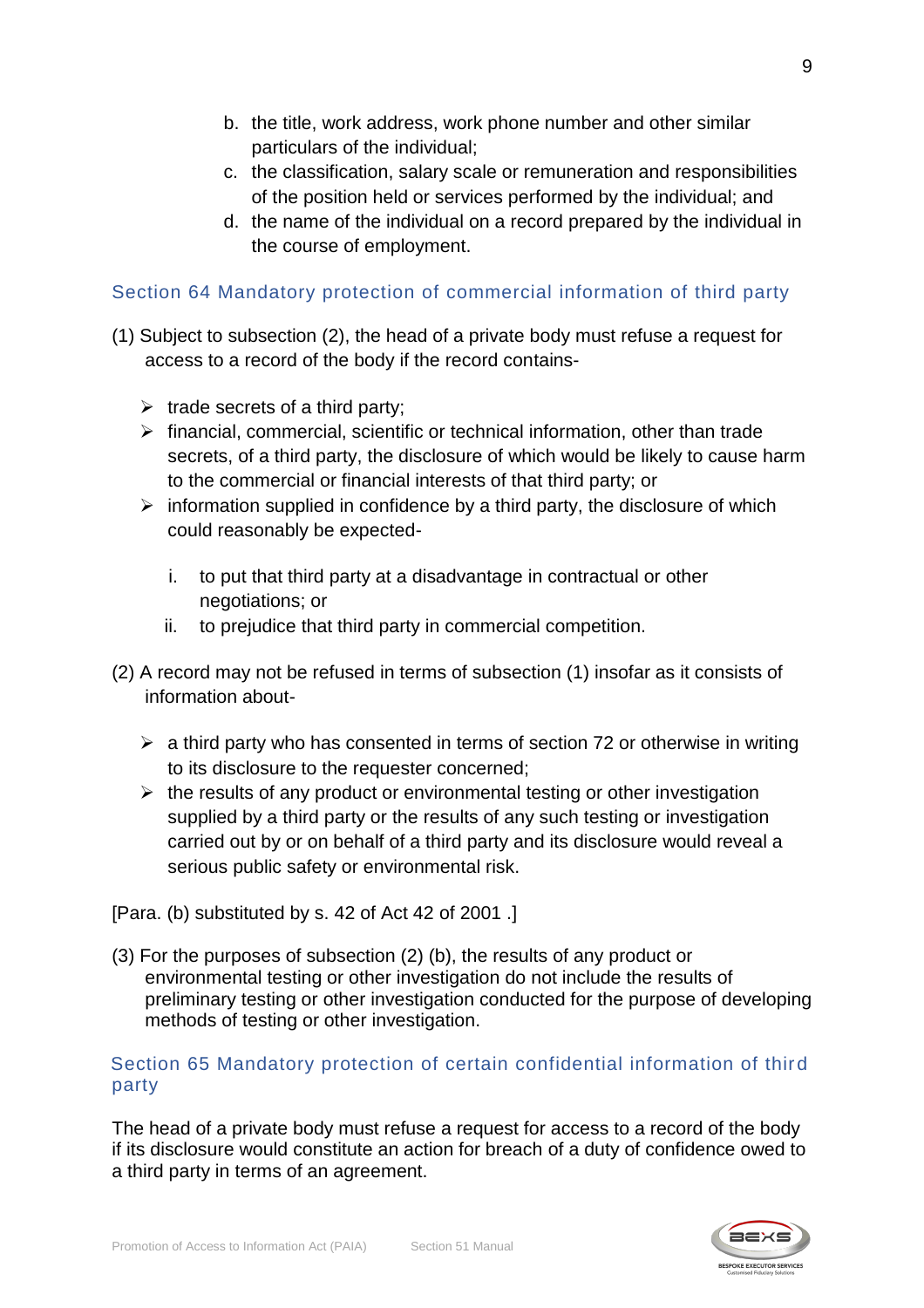### Section 66 Mandatory protection of safety of individuals, and protection of property

The head of a private body

- $\triangleright$  must refuse a request for access to a record of the body if its disclosure could reasonably be expected to endanger the life or physical safety of an individual; or
- $\triangleright$  may refuse a request for access to a record of the body if its disclosure would be likely to prejudice or impair-
	- (a) the security of-
		- 1. a building, structure or system, including, but not limited to, a computer or communication system;
		- 2. a means of transport; or
		- 3. any other property; or
	- (b) methods, systems, plans or procedures for the protection of-
		- 1. an individual in accordance with a witness protection scheme;
		- 2. the safety of the public, or any part of the public; or
		- 3. the security of property contemplated in subparagraph (a) (1), (2) or (3).

# Section 67 Mandatory protection of records privileged from production in legal proceedings

The head of a private body must refuse a request for access to a record of the body if the record is privileged from production in legal proceedings unless the person entitled to the privilege has waived the privilege.

# Section 68 Commercial information of private body

- (1) Subject to subsection (2), the head of a private body may refuse a request for access to a record of the body if the record
	- a) contains trade secrets of the private body;
	- b) contains financial, commercial, scientific or technical information, other than trade secrets, of the private body, the disclosure of which would be likely to cause harm to the commercial or financial interests of the body;
	- c) contains information, the disclosure of which could reasonably be expected-
		- 1) to put the private body at a disadvantage in contractual or other negotiations; or

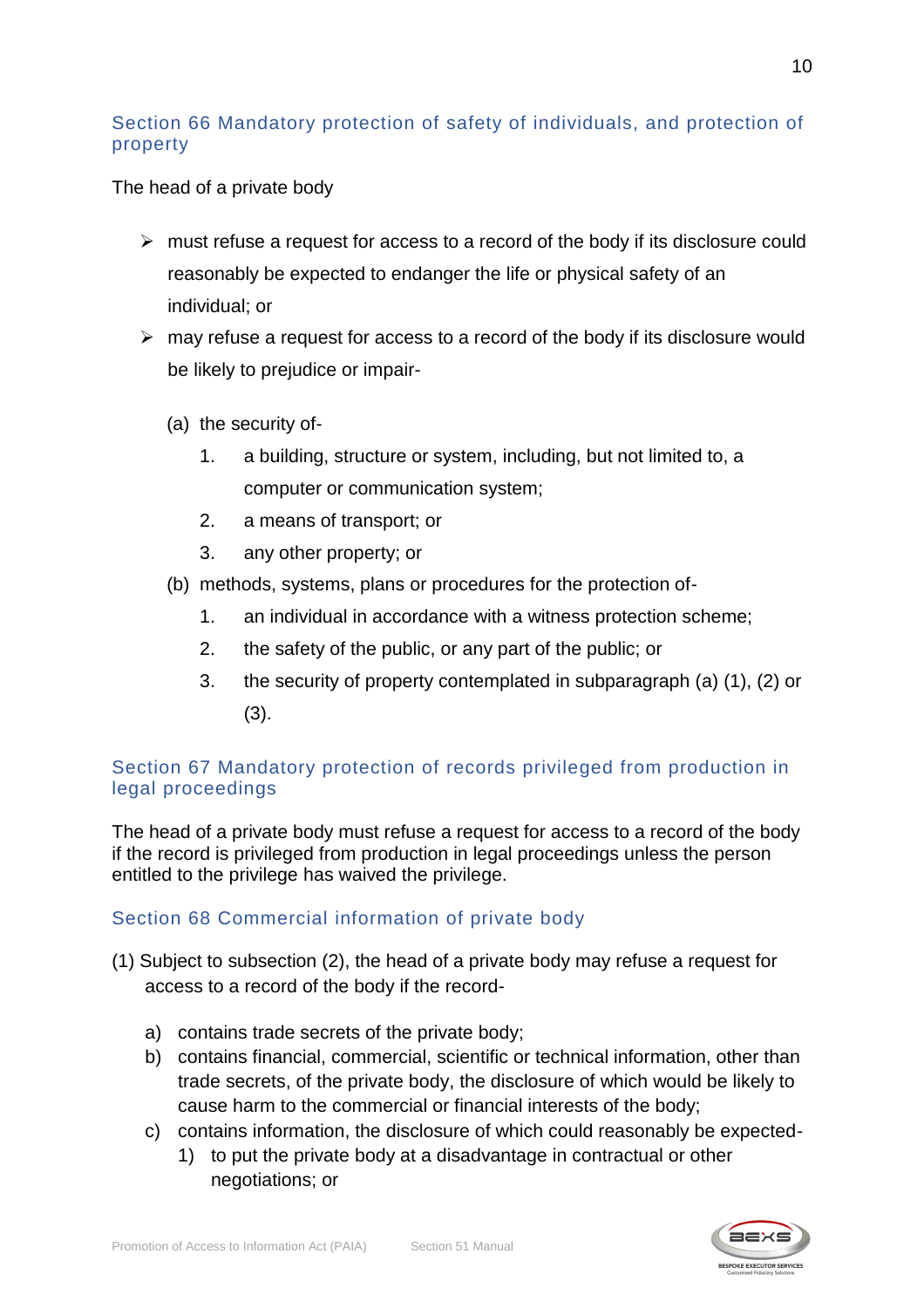- 2) to prejudice the body in commercial competition; or
- d) is a computer program, as defined in section 1 (1) of the Copyright Act, 1978 (Act 98 of 1978 ), owned by the private body, except insofar as it is required to give access to a record to which access is granted in terms of this Act.
- (2) A record may not be refused in terms of subsection (1) insofar as it consists of information about the results of any product or environmental testing or other investigation supplied by the private body or the results of any such testing or investigation carried out by or on behalf of the private body and its disclosure would reveal a serious public safety or environmental risk.

[Sub-s. (2) substituted by s. 43 of Act 42 of 2001 .]

(3) For the purposes of subsection (2), the results of any product or environmental testing or other investigation do not include the results of preliminary testing or other investigation conducted for the purpose of developing methods of testing or other investigation.

### Section 69 Mandatory protection of research information of third party, and protection of research information of private body

- 1) The head of a private body may refuse a request for access to a record of the body if the record contains information about research being or to be carried out by or on behalf of the private body, the disclosure of which would be likely to expose
	- a) the third party;
	- b) a person that is or will be carrying out the research on behalf of the third party; or
	- c) the subject matter of the research,

to serious disadvantage.

- 2) The head of a private body may refuse a request for access to a record of the body if the record contains information about research being or to be carried out by or on behalf of the private body, the disclosure of which would be likely to expose
	- a) the private body;
	- b) a person that is or will be carrying out the research on behalf of the private body; or
	- c) the subject matter of the research,

to serious disadvantage.

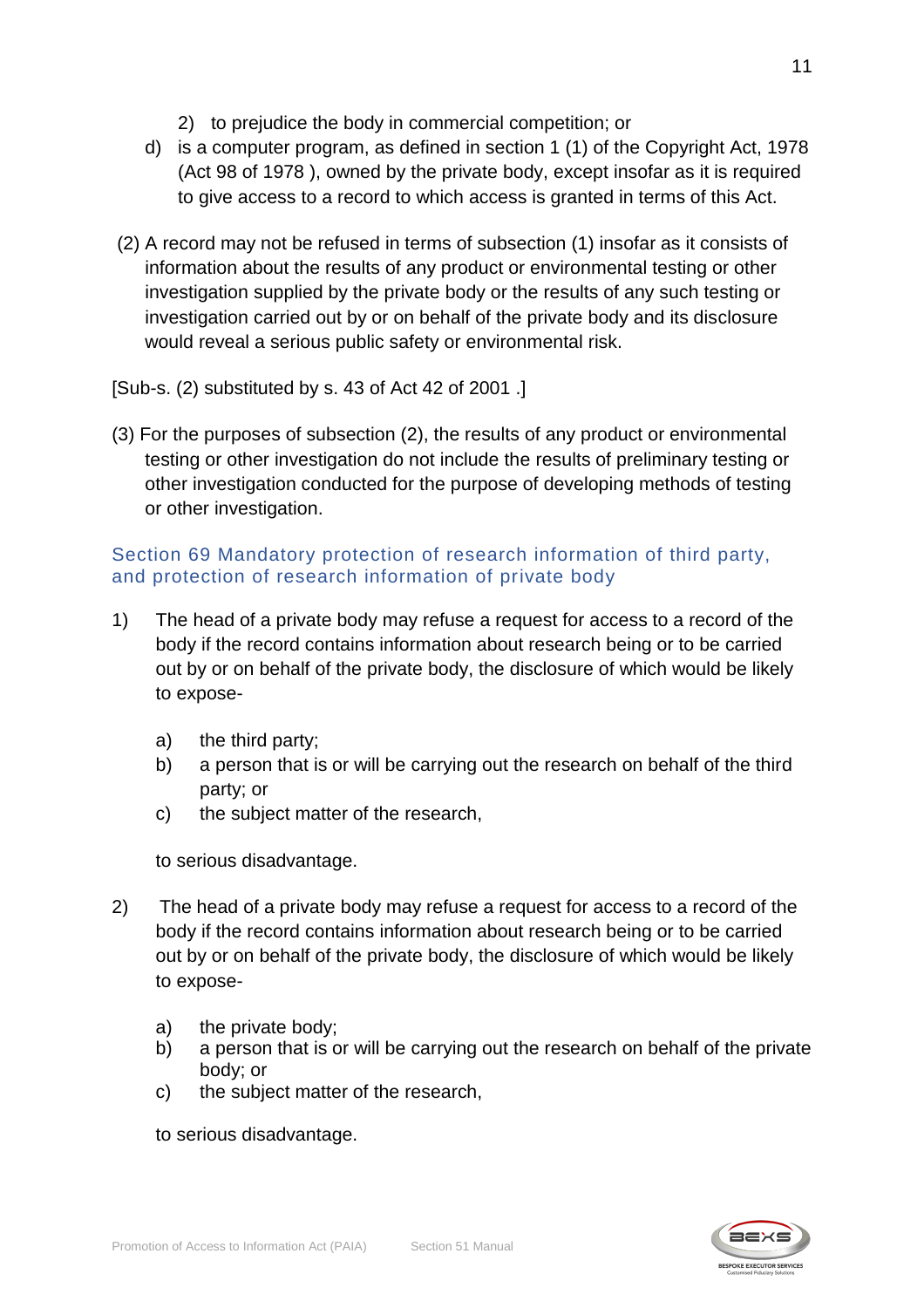### Section 70 Mandatory disclosure in public interest

Despite any other provision of this Chapter, the head of a private body must grant a request for access to a record of the body contemplated in section 63 (1), 64 (1), 65, 66 (a) or (b), 67, 68 (1) or 69 (1) or (2) if-

- a) the disclosure of the record would reveal evidence of-
	- (i) a substantial contravention of, or failure to comply with, the law; or
	- (ii) imminent and serious public safety or environmental risk; and
- b) the public interest in the disclosure of the record clearly outweighs the harm contemplated in the provision in question.

### <span id="page-11-0"></span>Deemed refusal of request

If BEXs fails to give the decision on a request for access to the requester concerned within the period contemplated in section 56 (1), BEXs is, for the purposes of this Act, regarded as having refused the request.

<span id="page-11-1"></span>Remedies available to requester when BEXs declines access

BEXs does not have an internal appeal procedure in place and neither is it anticipated in the foreseeable future.

A requester who is aggrieved by the refusal from the BEXs Information Officer, to access information may within 30 (thirty) days approach the relevant court for a review of the decision.

For the purposes of this act the courts that have jurisdiction over these applications are as follows:-

- ➢ The Constitutional Court;
- ➢ The High Court or equivalent;
- ➢ A Magistrate's Court duly designated by the minister of Justice and Constitutional Development.

#### <span id="page-11-2"></span>Types of Requesters

The act determines a requester as any person who makes a request to BEXs, and there are two types of requesters: -

 $\triangleright$  Personal requester – a person who requests information on himself

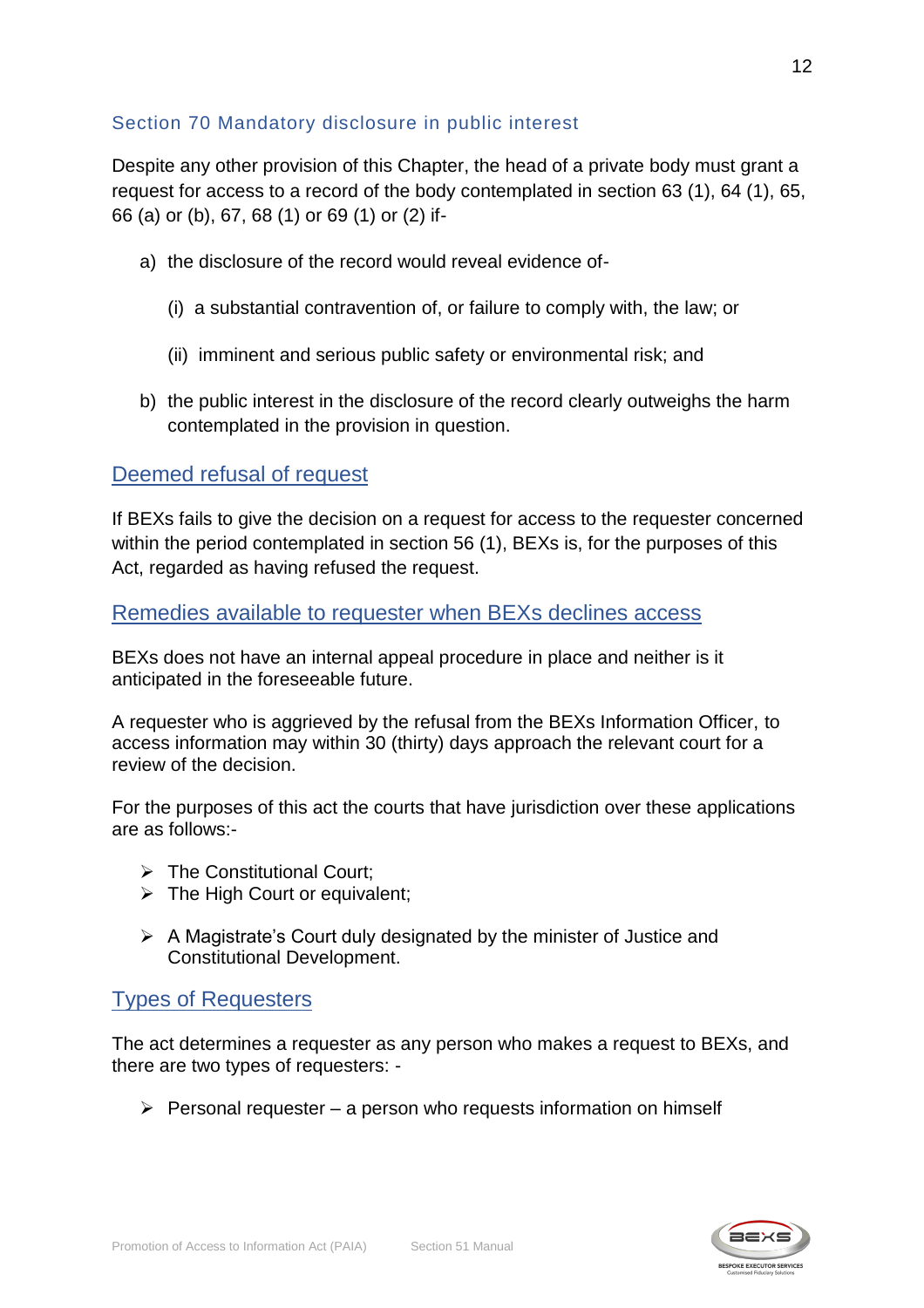$\triangleright$  Other requester – a person (not a personal requester) who requests information on a third party. In this case BEXs is obliged to follow the process as set out in Section 71 of the Act. See Third Party Notification and Intervention below.

# <span id="page-12-0"></span>Third Party Notification and Intervention Sections 71 to 73

#### Section 71 Notice to third parties

(1) The head of a private body considering a request for access to a record that might be a record contemplated in section 63 (1), 64 (1), 65 or 69 (1), must take all reasonable steps to inform a third party to whom or which the record relates of the request.

(2) The head must inform a third party in terms of subsection (1): -

- a) as soon as reasonably possible, but in any event within 21 days after that request is received; and
- b) by the fastest means reasonably possible.

(3) When informing a third party in terms of subsection (1), the head must-

- a) state that he or she is considering a request for access to a record that might be a record contemplated in section 63 (1), 64 (1), 65 or 69 (1), as the case may be, and describe the content of the record;
- b) furnish the name of the requester;
- c) describe the provisions of section  $63$  (1),  $64$  (1),  $65$  or  $69$  (1), as the case may be;
- d) in any case where the head believes that the provisions of section 70 might apply, describe those provisions, specify which of the circumstances referred to in section 70 (a) in the opinion of the head might apply and state the reasons why he or she is of the opinion that section 70 might apply; and
- e) state that the third party may, within 21 days after the third party is informed:
	- (i) make written or oral representations to the head why the request for access should be refused; or
	- (ii) give written consent for the disclosure of the record to the requester.
- (4) If a third party is informed orally of a request for access in terms of subsection (1), the head must give a written notice stating the matters referred to in subsection (3) to the third party.

#### Section 72 Representations and consent by third parties

(1) A third party that is informed in terms of section 71 (1) of a request for access, may, within 21 days after being so informed-

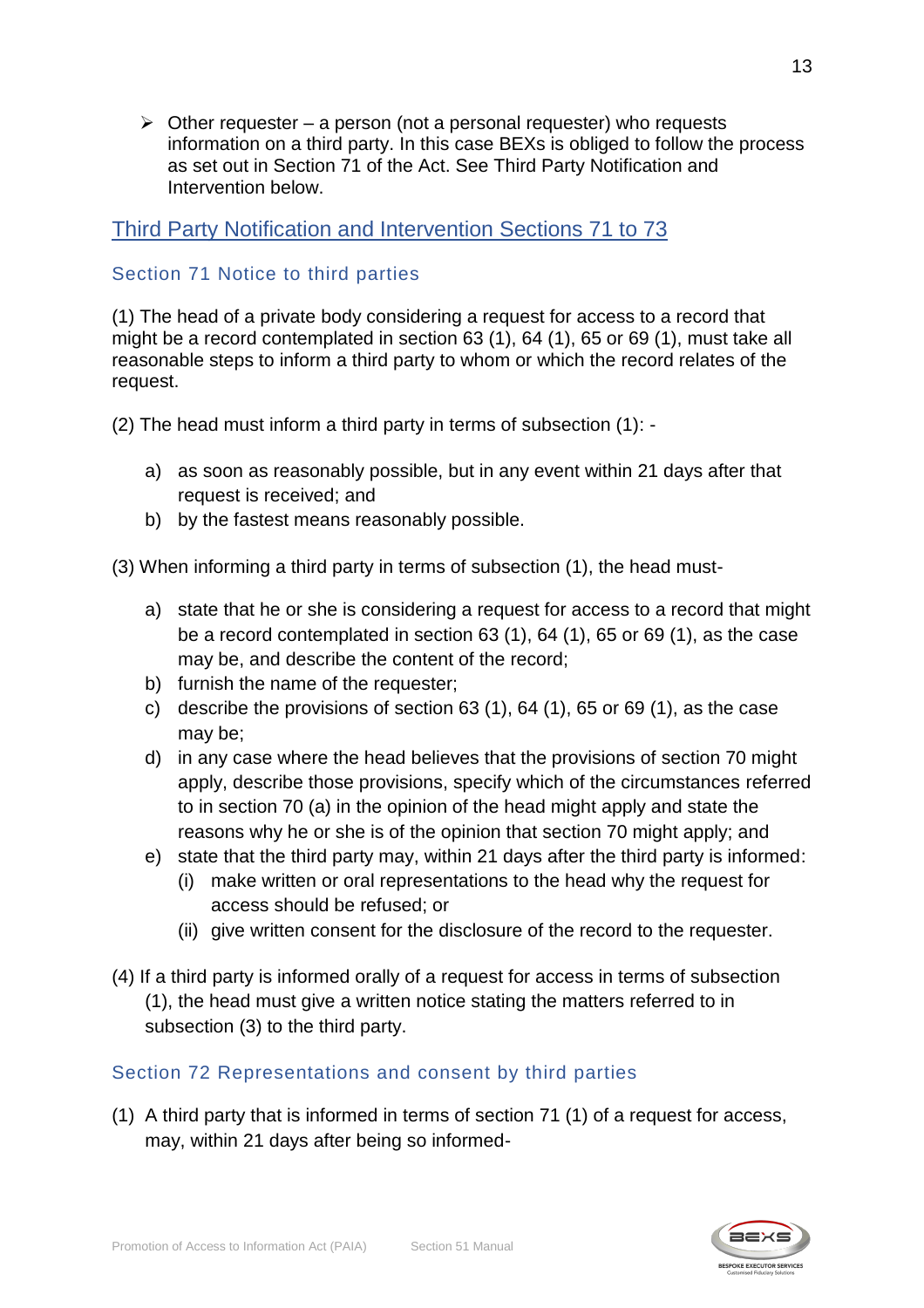- a) make written or oral representations to the head concerned why the request should be refused; or
- b) give written consent for the disclosure of the record to the requester concerned.
- (2) A third party that obtains knowledge about a request for access other than in terms of section 71 (1) may
	- a) make written or oral representations to the head concerned why the request should be refused; or
	- b) give written consent for the disclosure of the record to the requester concerned.

# Section 73 Decision on representations for refusal and notice thereof

- (1) The head of a private body must, as soon as reasonably possible, but in any event within 30 days after every third party is informed as required by section 71
	- a) decide, after giving due regard to any representations made by a third party in terms of section 72, whether to grant the request for access;
	- b) notify the third party so informed and a third party not informed in terms of section 71, but that made representations in terms of section 72 or is located before the decision is taken, of the decision; and
	- c) notify the requester of the decision and, if the requester stated, as contemplated in section 53 (2) (e), that he or she wishes to be informed of the decision in any other manner, inform him or her in that manner if it is reasonably possible, and if the request is
		- i. granted, notify the requester in accordance with section 56 (2); or
		- ii. refused, notify the requester in accordance with section 56 (3). [Sub-s. (1) substituted by s. 44 of Act 42 of 2001 .]

(2) If, after all reasonable steps have been taken as required by section 71, a third party is not informed of a request, any decision whether to grant the request for access must be made with due regard to the fact that the third party did not have the opportunity to make representations in terms of section 72 why the request should be refused.

(3) If the request is granted, the notice in terms of subsection (1) (b) must state-

- a) adequate reasons for granting the request, including the provisions of this Act relied upon to justify the granting;
- b) that the third party may lodge an application with a court against the decision of the head within 30 days after notice is given, and the procedure for lodging the application; and

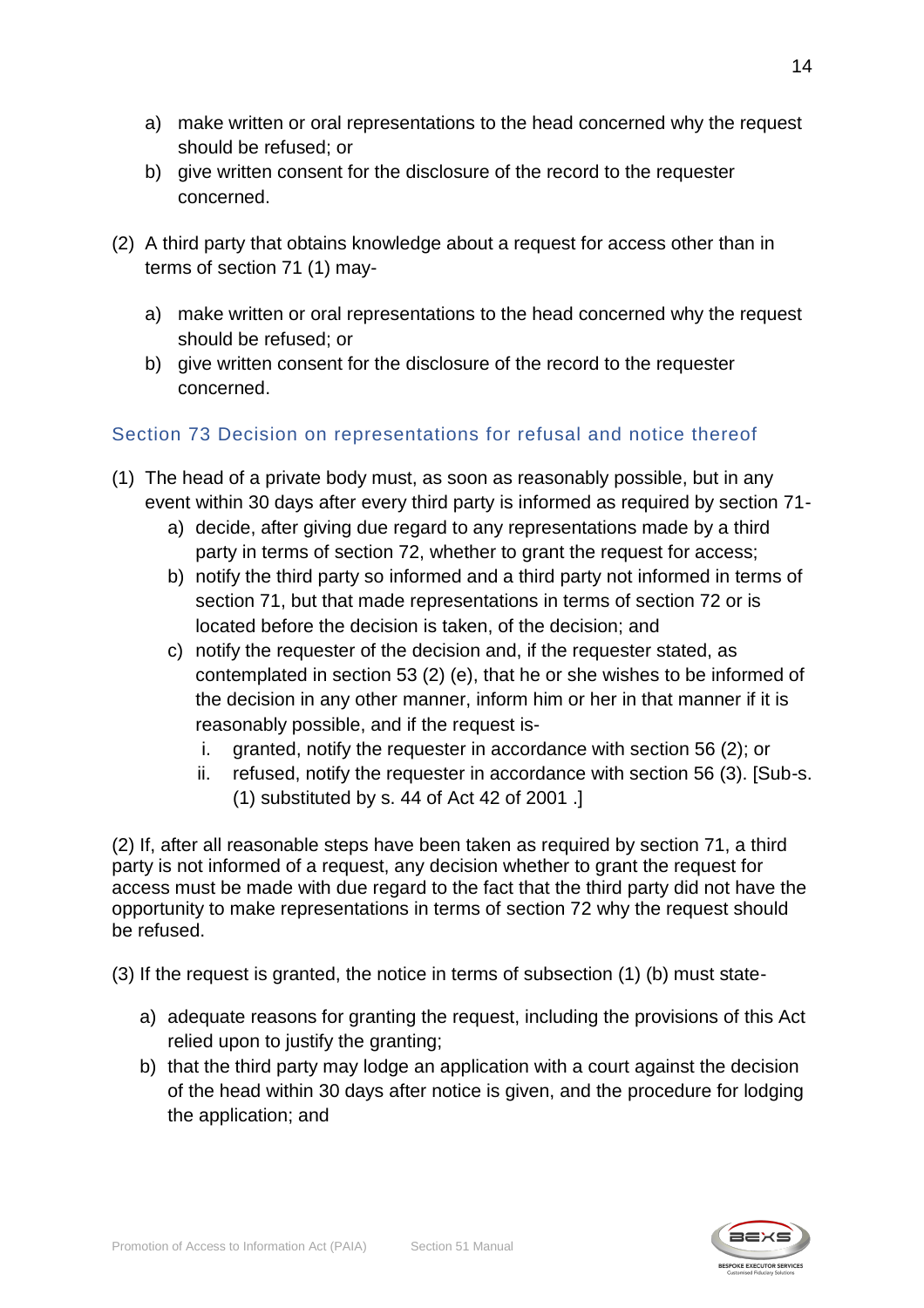c) that the requester will be given access to the record after the expiry of the applicable period contemplated in paragraph (b), unless an application with a court is lodged within that period.

(4) If the head of the private body decides in terms of subsection (1) to grant the request for access concerned, he or she must give the requester access to the record concerned after the expiry of 30 days after notice is given in terms of subsection (1) (b), unless an application with a court is lodged against the decision within that period.

# <span id="page-14-0"></span>Prescribed Fees and payment procedure

The act provides for two types of fees: -

- $\triangleright$  Request fee a non-refundable administration fee, which is to be paid by all requesters before the request is considered;
- $\triangleright$  Access Fee payable if access is granted. This fee includes the cost of BEXs obtaining, preparing and delivering the record to the requester.

### Procedure: -

- $\triangleright$  Upon receipt of the request the BEXs Information Officer shall notify the requester to pay the prescribed fee, before processing the request;
- ➢ Should the BEXs Information Officer, after due examination of the request, deem that the preparation time will exceed the time set out in the act, he/she may call for a deposit of the prescribed fee to be paid;
- ➢ The BEXs Information Officer can withhold the information until the prescribed fees have been paid.

#### Exemption: -

The Minister may, by notice in the Gazette: -

- ➢ Exempt any person or category of persons from paying any fee referred to in this section;
- $\triangleright$  Determine that any fee referred to in this section is not to exceed a certain maximum amount;
- $\triangleright$  Determine the manner in which any fee referred to in this section is to be calculated;
- ➢ Determine that any fee referred to in this section does not apply to a category of records;
- $\triangleright$  Exempt any person or record or category of persons or records for a stipulated period from any fee referred to in subsection (6); and
- $\triangleright$  Determine that where the cost of collecting any fee referred to in this section exceeds the amount charged, such fee does not apply.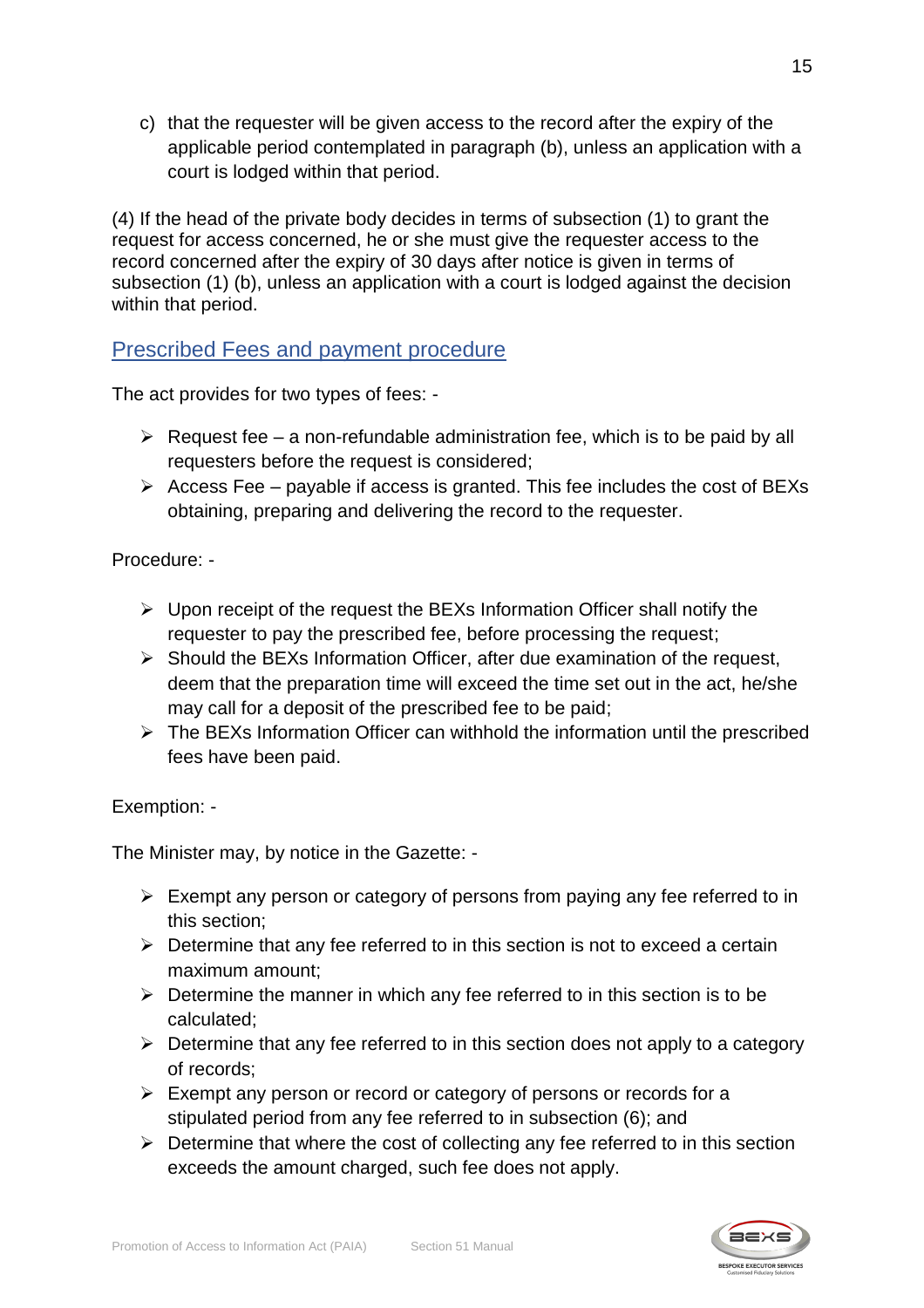#### Request Fee: -

An upfront fee of R75,00 is payable for any request for accessible information on a person other than the requester, before any request is considered.

#### Access Fee: -

| Access of Information Fee                                                                         | Fees payable       |  |
|---------------------------------------------------------------------------------------------------|--------------------|--|
| A4 page photocopy per page or part<br>thereof                                                     | R <sub>1</sub> ,10 |  |
| Printed copy per A4 page                                                                          | R <sub>0</sub> ,75 |  |
| Search for a record which needs to be<br>disclosed                                                | R30/hour           |  |
| Copies of visual images                                                                           | R60,00             |  |
| Actual postage or courier charges which will be communicated to requester before<br>transmission. |                    |  |
|                                                                                                   |                    |  |

#### Reproduction fee: -

| Access of Information Fee                                                        | Fees payable        |  |
|----------------------------------------------------------------------------------|---------------------|--|
| A4 page photocopy per page or part<br>thereof                                    | R <sub>1</sub> ,10  |  |
| Printed copy per A4 page                                                         | R <sub>0</sub> ,75  |  |
| Search for a record which needs to be                                            | R30/hour            |  |
| disclosed                                                                        |                     |  |
| Copies of visual images                                                          | R60,00              |  |
| Transcript of audio record per A4 page                                           | R <sub>20</sub> ,00 |  |
| A copy of an audio record                                                        | R30,00              |  |
| Actual postage or courier charges which will be communicated to requester before |                     |  |
| transmission.                                                                    |                     |  |

#### Payment Details: -

All fees must be deposited into the Bespoke Executor Services (BEXs) banking account at: -

| Bank: -                  | <b>Nedbank</b> |
|--------------------------|----------------|
| Branch: -                | Durbanville    |
| <b>Account Number: -</b> | 1152591401     |
| Branch Code: -           | 10371000       |

All fees are in terms of the act and are subject to change, requesters will be advised of any changes to the fee at the time of applying for access to information.

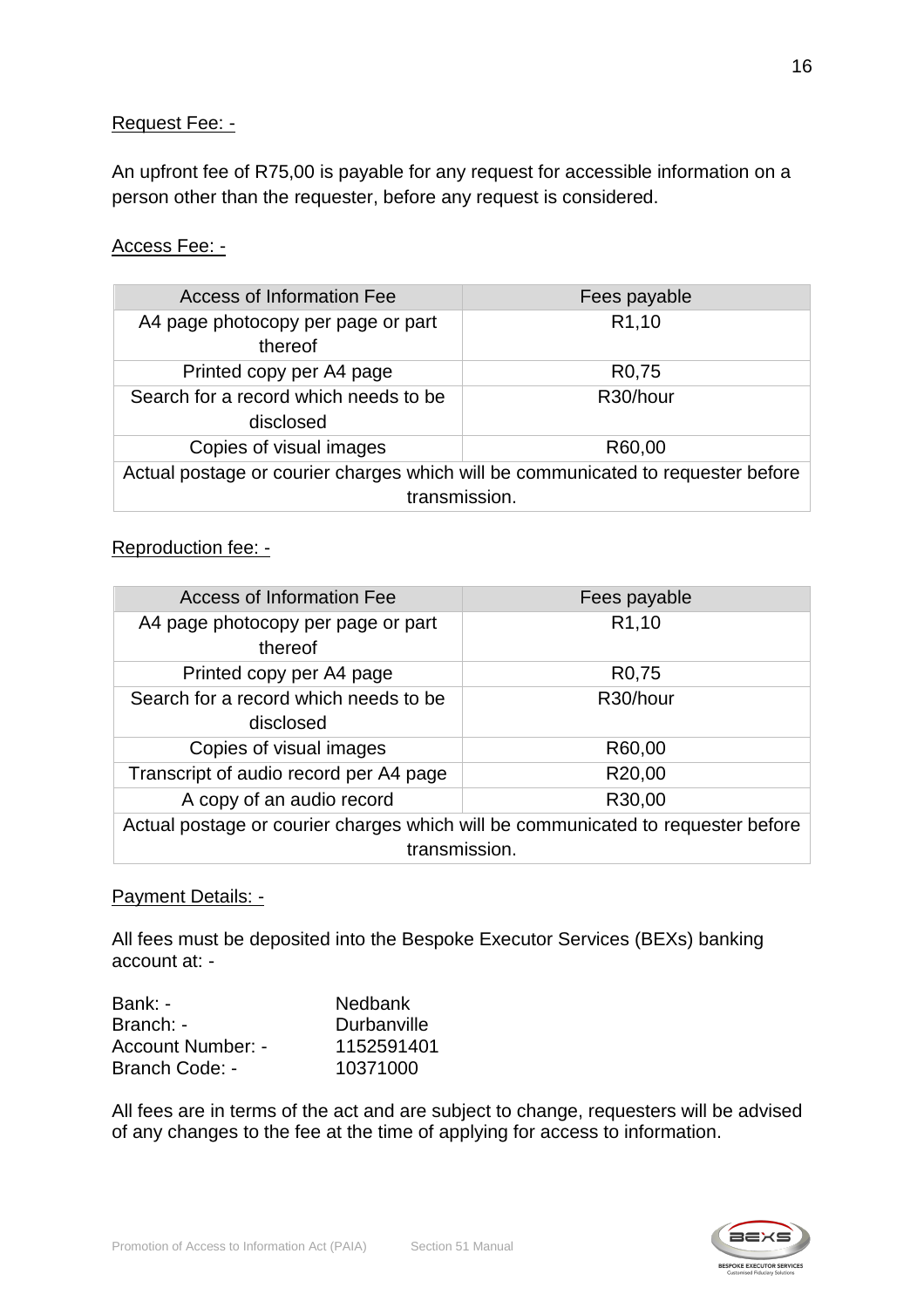# <span id="page-16-0"></span>**Decision**

- $\triangleright$  BEXs will, within 30 (thirty) days of receipt of the request give the requester notice of its decision to grant or decline the request. If the request is declined and if required by the act, BEXs may provide reasons for declining such request;
- ➢ Should the requested information not be immediately available and BEXs deems that it will not be able to access this information within the 30 days mentioned above, it may extend the period for a further 30 days under advice to the requester.
- ➢ If the records cannot be found or do not exist, and if:
	- o all reasonable steps have been taken to find the requested record; and
	- o there are reasonable grounds for believing that the record-
		- is in BEXs's possession but cannot be found; or
		- does not exist.

BEXs will, by way of affidavit or affirmation, notify the requester that it is not possible to give access to that record.

- $\triangleright$  The affidavit or affirmation will give a full account of all steps taken to find the record in question or to determine whether the record exists, as the case may be, including all communications with every person who conducted the search on behalf of BEXs.
- $\triangleright$  For the purposes of this Act, this notice made in terms of subsection (1) is to be regarded as a decision to refuse a request for access to the record concerned.
- $\triangleright$  If, after notice is given in terms of subsection (1), the record in question is found, the requester concerned must be given access to the record unless access is refused on a ground for refusal contemplated in Chapter 4 of the Act.